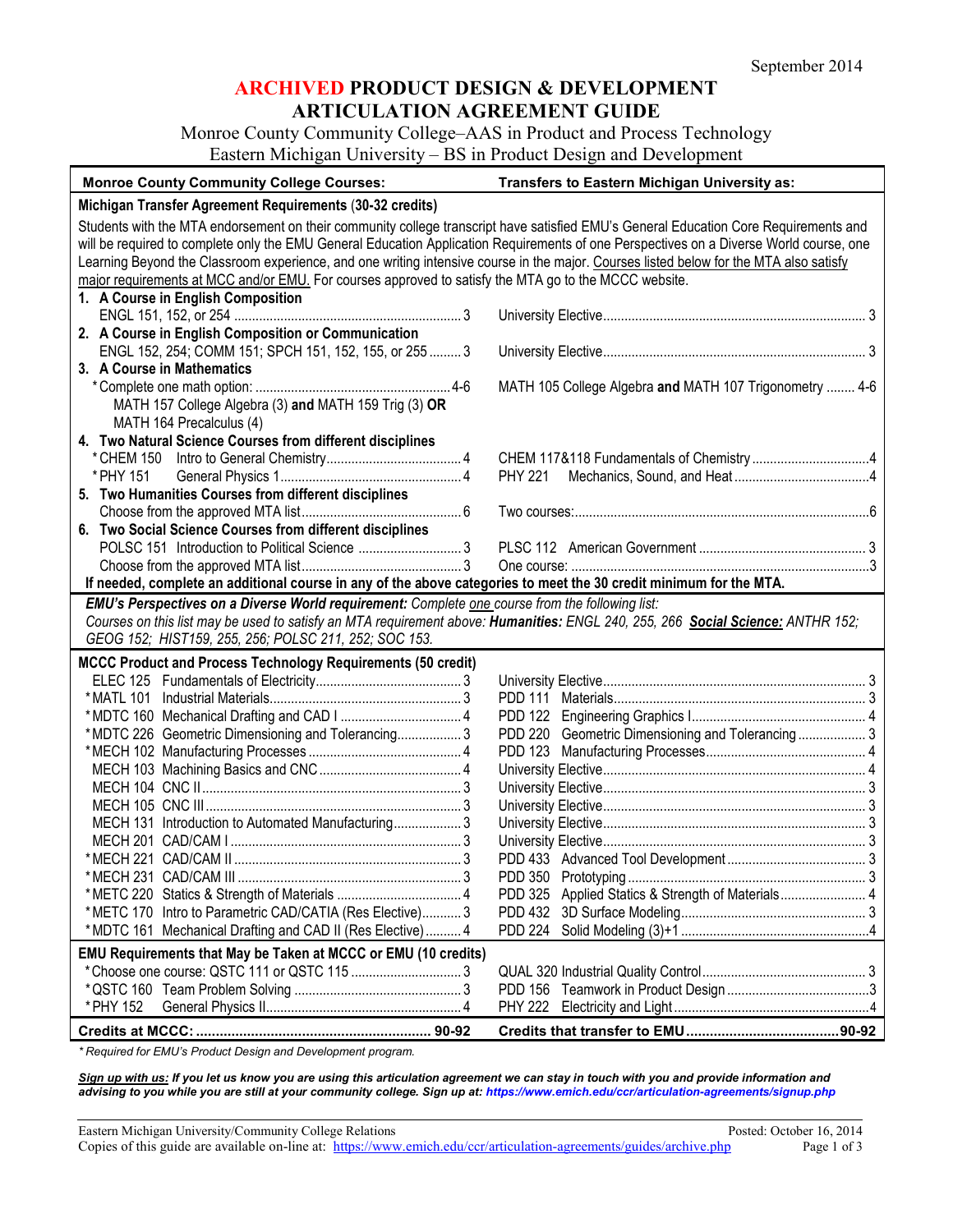## **ARCHIVED PRODUCT DESIGN & DEVELOPMENT ARTICULATION AGREEMENT GUIDE**

Monroe County Community College–AAS in Product and Process Technology Eastern Michigan University – BS in Product Design and Development

| <b>Completion of EMU's Program</b>                                                                                                                                                                                                                                                                                                                                                                                                                                                             |              |                                                                                                                                                                                                                                                    |                                                                                                                                                                |                             |
|------------------------------------------------------------------------------------------------------------------------------------------------------------------------------------------------------------------------------------------------------------------------------------------------------------------------------------------------------------------------------------------------------------------------------------------------------------------------------------------------|--------------|----------------------------------------------------------------------------------------------------------------------------------------------------------------------------------------------------------------------------------------------------|----------------------------------------------------------------------------------------------------------------------------------------------------------------|-----------------------------|
| <b>Major Requirements</b>                                                                                                                                                                                                                                                                                                                                                                                                                                                                      | (39 credits) |                                                                                                                                                                                                                                                    | <b>Suggested Sequence for completing the program:</b>                                                                                                          |                             |
| <b>ARTS 122</b><br>Three-dimensional Design 3<br>Introduction to Product Design3<br><b>PDD 157</b><br><b>PDD 212</b><br>Molding Materials & Processes3<br><b>PDD 309</b><br><b>PDD 310</b><br>Concept Development Studio3<br><b>PDD 316</b><br><b>PDD 331</b><br>Product Design Data Management3<br><b>PDD 380</b><br>Engineering Cost Estimating3<br><b>PDD 435</b><br>Computer-Aided Design Studio3<br><b>PDD 491</b><br><b>PDD 492</b><br><sup>2</sup> SET 350W Engineering Communication 3 |              | Semester 1 Fall<br><b>PDD 157</b><br><b>PDD 212</b><br><b>Semester 2 Winter</b><br><b>PDD 310</b><br><b>PDD 316</b><br><b>PDD 435</b><br>Semester 3 Fall<br><b>PDD 309</b><br><b>PDD 331</b><br><b>PDD 380</b><br><b>PDD 492</b><br><b>PDD 491</b> | (pre-reqs: PDD 156,157, 212, 220, & 224)  3<br>(pre-reqs: ARTS 122, PDD 156,157, 220, & 224)  3<br>(12 credits)<br>(pre-reqs: PDD 156,157, 212, 220, & 224)  3 | (12 credits)<br>(9 credits) |
|                                                                                                                                                                                                                                                                                                                                                                                                                                                                                                |              |                                                                                                                                                                                                                                                    |                                                                                                                                                                |                             |

*<sup>1</sup> Satisfies EMU's "Learning beyond the Classroom" requirement.*

*<sup>2</sup> Satisfies EMU's " Writing Intensive in the major" requirement*

*\*A minimum of 124 credits is required to graduate.*